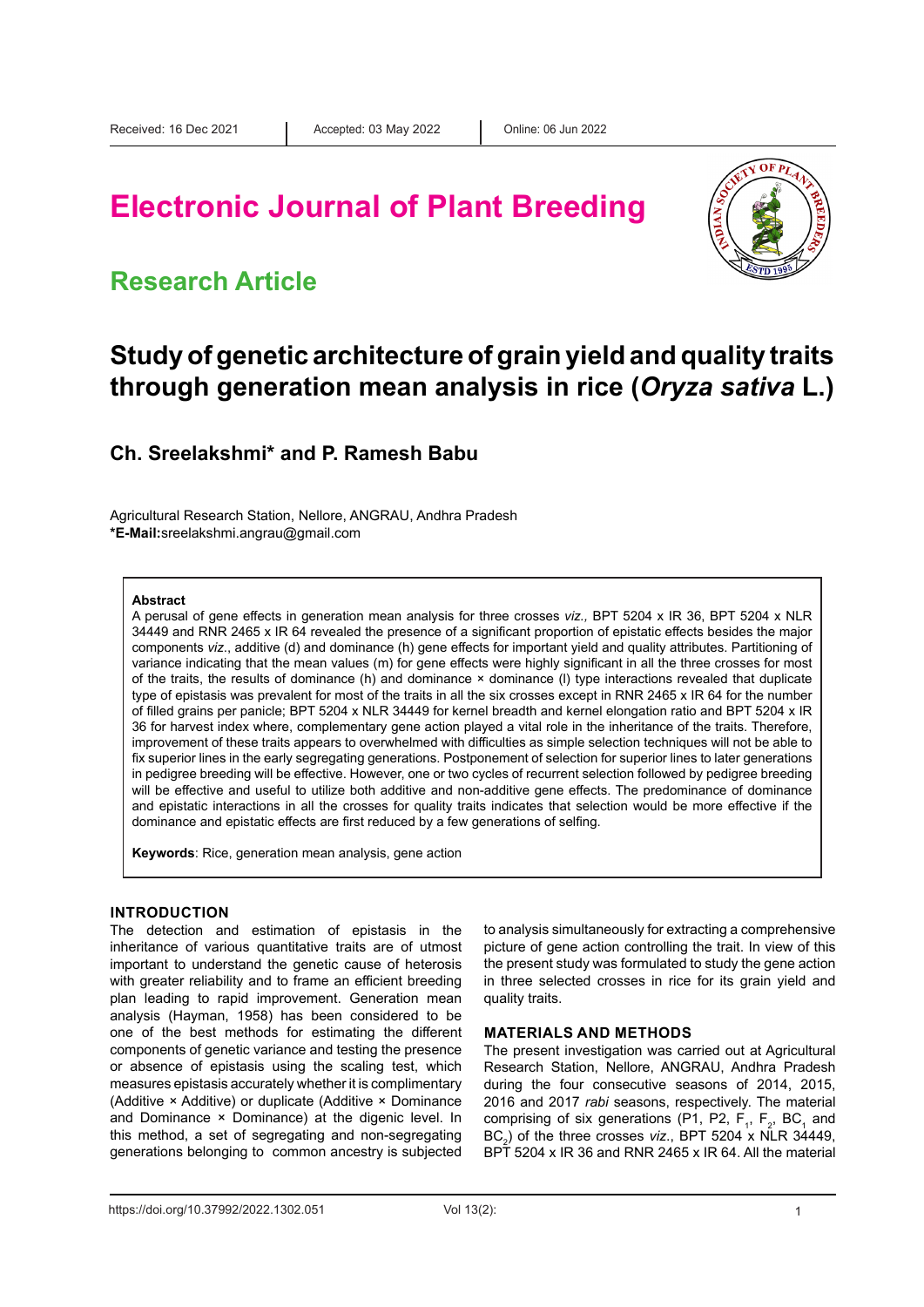was planted in a randomized block design with three replications having 75 plants of each P1 and P2; 50 plants of F<sub>1</sub>, 100 plants of BC<sub>1</sub> and BC<sub>2</sub> and 200 plants of  $\mathsf{F}_2$  population per replication. All the crop management practices were followed as per the recommendations from time to time to obtain a healthy crop. The crop was planted with a spacing of 20 x 15 cm and data were recorded for 23 yield and quality traits *viz*., days to 50% flowering, days to maturity, plant height, panicle length, the number of ear bearing tillers per plant, the number of filled grains per panicle, the number of unfilled grains per panicle, test weight, harvest index, SPAD Chlorophyll Meter Reading (SCMR) and grain yield and quality traits *viz*., kernel length, kernel breadth, kernel L/B ratio, hulling percent, milling percent, head rice recovery, water uptake, volume expansion ratio, kernel elongation ratio, gel consistency, alkali spreading value and amylose content.

#### **Statistical analysis**

The analysis of variance (ANOVA) was carried out through Statistics10. To confirm the data adequacy, Mather's (1949) scaling test (A, B, C, and D) was performed for confirmation of additive-dominance model reported by Singh and Chaudhary (1985).

A = P1 + F<sub>1</sub>-2BC<sub>1</sub> = 
$$
\frac{1}{2}
$$
([i] - [j] + [l])  
B = P2 + F<sub>1</sub>-2BC<sub>2</sub> =  $\frac{1}{2}$ ([i] + [i] + [l])  
C = P1 + P2 + 2F<sub>1</sub>-4F<sub>2</sub> = 2(i) + (l)  
D =  $2F_2 - BC_1 - BC_2$ 

Estimates of various gene effects, allelic interaction, and their test of significance were computed by a six parameter model of Hayman (1958) and Jinks and Jones (1958) by the following equations:

 $m = Mean = F$  $d =$  Additive effect =  $BC_1$ –BC<sub>2</sub> h = Dominance effect =  $2BC_1 + 2BC_2 + F_1 - 4F_2 - (1/2)P_1 - 1/2P_2$ i = Additive x Additive genetic interaction =

$$
2BC1 + 2BC2-4F2
$$
  
j = Additive x Dominance genetic interaction =  

$$
2BC1-P1-2BC2 + P2
$$

 l= Dominance x Dominance genetic interaction =  $P1 + P2 + 2F_1 + 4F_2 - 4BC_1 - 4BC_2$ 

#### **RESULTS AND DISCUSSION**

With a view to study the nature and mode of gene action of yield, quality and its component traits generation mean analysis was carried out utilizing mean data of six basic generations *viz*., P1, P2,  $F_1$ ,  $F_2$ , BC<sub>1</sub> and BC<sub>2</sub> of three crosses *viz*., BPT 5204 x IR 36, BPT 5204 x NLR 34449, and RNR 2465 x IR 64. The three crosses were selected based on the grain yield performance of  $F_1$  hybrids. The significance of A and B scales indicates the presence of all the three types of non- allelic interactions *viz*., additive x additive (i), additive x dominance (j) and dominance

https://doi.org/10.37992/2022.1302.051 2

x dominance (l). The significance of C scale suggests d x d (l) type interaction. The significance of D scale reveals additive x additive (i) type gene interaction and significance of both C and D scales indicates additive x dominance (j) and dominance x dominance (l) type of gene interactions. The significance of any one of the scaling tests indicates inadequacy of simple additive – dominance model.

In the present investigation, the calculated values of A, B, C and D scaling tests were highly significant for all the hybrids under study except for kernel L/B ratio in the cross BPT 5204 x NLR 34449, suggesting that the simple additive – dominance model is inadequate. The data were subjected to further analysis using six parameter model as suggested by Hayman (1958).

The mean performance of six generations with respect to yield and its associated traits along with SE and the estimates of individual scaling tests (A, B, C and D) and genetic effects *viz*., a (d), d (h), a x a (i), a x d (j) and d x d (l) were presented in **Tables 1& 2**

The performance of  $F_1$  hybrid was superior to both the parents in case of ear bearing tillers per plant, panicle length, harvest index, grain yield, water uptake and head rice recovery, in all the three crosses studied. Whereas SCMR, filled grains per panicle, volume expansion ratio, kernel elongation ratio in two crosses *viz*., BPT 5204 x NLR 34449 and RNR 2465 x IR 64 and test weight, kernel length in BPT 5204 x NLR 34449 milling percent in BPT 5204 x IR 36, kernel L/B in RNR 2464 x IR 64.  $F_1$  values were intermediate for test weight in both the crosses *viz*., BPT 5204 x IR 36, RNR 2465 x IR 64. Filled grains per panicle, SCMR, kernel L/B, milling percent in BPT 5204 x NLR 34449, days to 50% flowering, days to maturity, panicle length, unfilled grains per panicle, kernel L/B ratio, hulling percent in BPT 5204 x IR 36 and kernel length in RNR 2465 x IR 64 also recorded intermediate values of  $F_1$  to both of the parents involved in the cross.

The mean values of the traits *viz*., ear bearing tillers per plant, grain yield, harvest index, SCMR, head rice recovery, gel consistency, alkali spreading value, water uptake recorded high values for  $F_1$  generation than the  $F_{2}$  generation. Low plant height and less number of ill filled grains per panicle were the desirable traits and these traits exhibited lower values in  $F_1$ generation. The superiority of  $F_1$  over the parental mean values denotes the over dominance whereas the inferior performance of  $\mathsf{F}_1$  over parental mean is due to selection of parents with contrast traits. The results indicated that high degree of inbreeding depression for many of the characters and revealed that non additive gene action plays an important role which includes both epistasis gene action plays an important role which includes both epistasis as well as dominance interactions.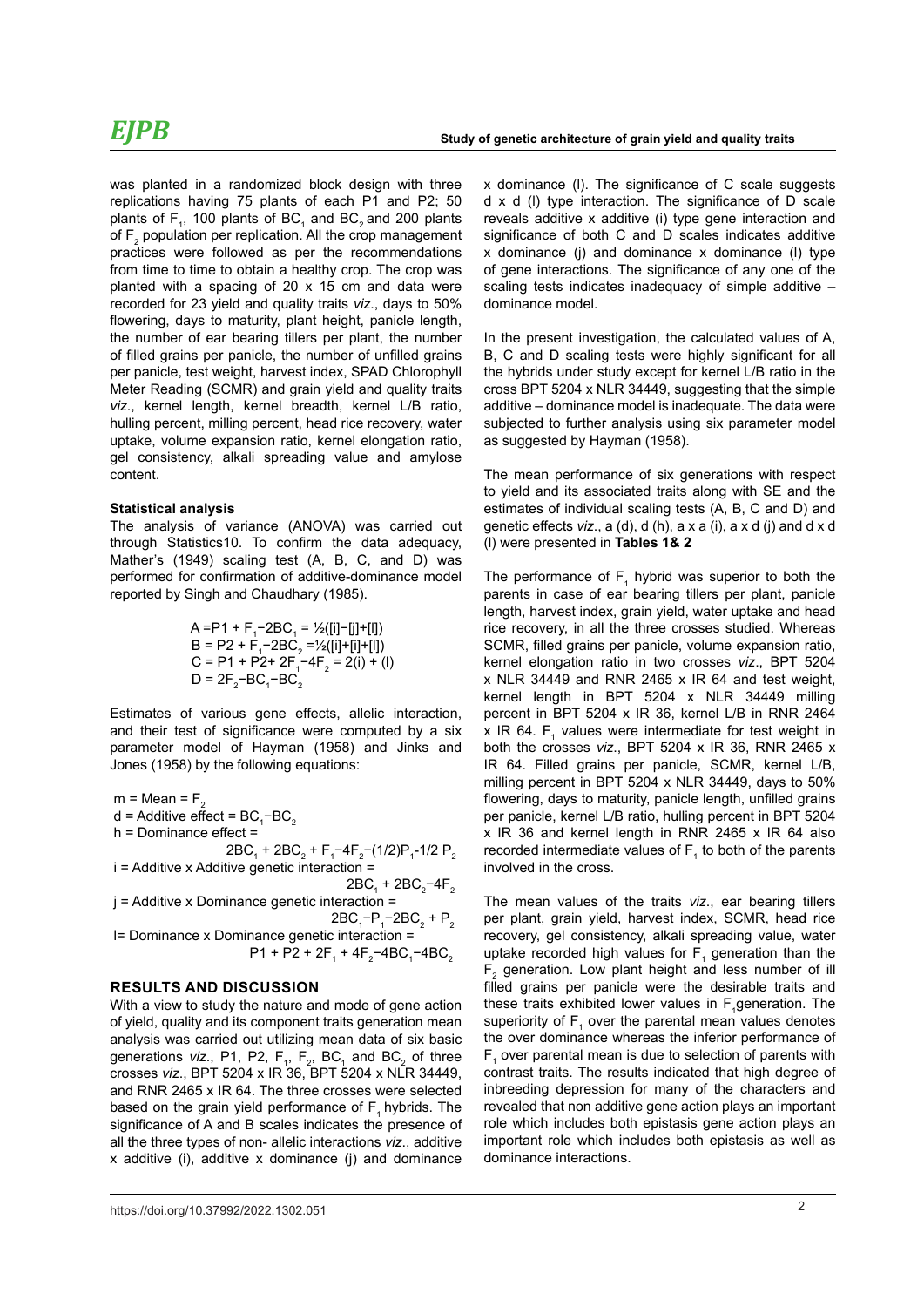### **Table 1. Estimates of generation means and standard errors**

| <b>Cross</b>                            | $P_1$          | ${\sf P}_{\sf 2}$ | $\mathsf{F}_i$                | $F_{2}$         | BC <sub>1</sub> | BC <sub>2</sub> |
|-----------------------------------------|----------------|-------------------|-------------------------------|-----------------|-----------------|-----------------|
| Days to 50% flowering                   |                |                   |                               |                 |                 |                 |
| BPT 5204 x NLR 34449                    | 92.900+0.416   | 91.050+0.583      | 88.600+0.438                  | 111.500+0.506   | 98.900+0.286    | 94.525+0.330    |
| BPT 5204 x IR 36                        | 103.050±0.569  | 91.000+0.528      | 102.000+0.562                 | 78.483+0.343    | 94.975+0.259    | 92.950+0.386    |
| RNR 2465 x IR 64                        | 96.950+0.380   | 91.050+0.344      | 87.950+0.495                  | 81.500+0.360    | 93.900±0.512    | 100.475+0.312   |
| Days to maturity                        |                |                   |                               |                 |                 |                 |
| BPT 5204 x NLR 34449                    | 124.950+0.690  | 123.100+0.721     | 120.150+0.595                 | 146.017+0.655   | 131.000+0.523   | 127.925+0.350   |
| BPT 5204 x IR 36                        | 135.550+0.806  | 123.000+0.692     | 134.600+0.638                 | 115.433+0.425   | 127.950+0.369   | 125.475+0.440   |
| RNR 2465 x IR 64                        | 128.900+0.492  | 122.900+0.518     | 119.600+0.596                 | 116.533+0.387   | 126.525+0.529   | 135.025+0.429   |
| <b>Plant height</b>                     |                |                   |                               |                 |                 |                 |
| BPT 5204 x NLR 34449                    | 73.110+0.321   | 68.900+0.507      | 76.900+0.464                  | 102.517+0.926   | 75.900+1.072    | 70.800+1.050    |
| BPT 5204 x IR 36                        | 73.110+0.321   | 73.500+0.484      | 66.850+0.572                  | 101.100+0.754   | 67.425+1.432    | 75.300+1.240    |
| RNR 2465 x IR 64                        | 77.950+0.531   | 71.750+0.602      | 82.900+1.194                  | 109.100+0.941   | 76.225+1.584    | 70.650+1.327    |
| Number of ear bearing tillers per plant |                |                   |                               |                 |                 |                 |
| BPT 5204 x NLR 34449                    | 12.200 ± 0.468 | 12.650±0.310      | 18.300±0.539                  | 11.800 ± 0.327  | 22.815+0.324    | 21.718+0.258    |
| BPT 5204 x IR 36                        | 12.200+0.468   | 12.850+0.406      | 17.550+0.573                  | 12.400+0.315    | 16.515+0.513    | 16.410±0.395    |
| RNR 2465 x IR 64                        | 14.200+0.427   | 11.560+0.421      | 18.050+0.456                  | $9.433 + 0.225$ | 21.400+0.536    | 20.150+0.526    |
| Panicle length                          |                |                   |                               |                 |                 |                 |
| BPT 5204 x NLR 34449                    | 17.200+0.321   | 18.900+0.390      | 21.320+0.508                  | 21.383+0.361    | 22.525+0.320    | 21.725+0.548    |
| BPT 5204 x IR 36                        | 17.200+0.321   | 21.400+0.351      | 19.825+0.779                  | 20.867+0.319    | 20.612+0.235    | 23.830+0.402    |
| RNR 2465 x IR 64                        | 22.050+0.387   | 19.950+0.399      | 23.030+0.641                  | 21.783+0.345    | 20.445+0.520    | 22.315+0.496    |
| Number of filled grains per panicle     |                |                   |                               |                 |                 |                 |
| BPT 5204 x NLR 34449                    | 180.100+14.168 | 157.900+9.605     | 178.500+38.155 149.185+10.983 |                 | 178.700+7.805   | 163.100+9.868   |
| BPT 5204 x IR 36                        | 180.100+3.764  | 132.500+2.209     | 191.500+6.080                 | 143.133+5.464   | 130.875+2.475   | 109.625+1.348   |
| RNR 2465 x IR 64                        | 165.900+4.053  | 118.050+1.512     | 170.000+4.992                 | 156.233+3.214   | 233.500+6.001   | 161.025+2.843   |
| Number of un filled grains per panicle  |                |                   |                               |                 |                 |                 |
| BPT 5204 x NLR 34449                    | 18.500+1.374   | 18.500+0.773      | 15.100+1.281                  | 23.417+0.788    | 21.205+1.130    | 22.200+0.909    |
| BPT 5204 x IR 36                        | 18.500+1.374   | 13.900+0.628      | 17.200+1.311                  | 27.917+1.472    | 8.100+0.320     | 21.525+1.301    |
| RNR 2465 x IR 64                        | 16.100+1.256   | 13.800+0.702      | 15.050+0.783                  | 23.200+1.278    | 27.625+1.228    | 14.600+0.544    |
| <b>Test weight</b>                      |                |                   |                               |                 |                 |                 |
| BPT 5204 x NLR 34449                    | 13.352+0.082   | 14.799+0.177      | 16.265+0.093                  | 21.756+0.281    | 15.802+0.149    | 13.267+0.146    |
| BPT 5204 x IR 36                        | 13.352+0.082   | 20.940+0.240      | 15.210+0.156                  | 12.161+0.224    | 17.848+0.413    | 19.130+0.298    |
| RNR 2465 x IR 64                        | 15.765+0.079   | 25.020+0.291      | 16.816+0.161                  | 16.614+0.194    | 15.092+0.225    | 18.080+0.226    |
| <b>Harvest index</b>                    |                |                   |                               |                 |                 |                 |
| BPT 5204 x NLR 34449                    | 46.985+1.144   | 57.350+0.870      | 68.050+0.916                  | 50.352+0.773    | 59.853+0.963    | 64.190+1.059    |
| BPT 5204 x IR 36                        | 46.985+1.144   | 56.645+1.051      | 69.500+0.869                  | 46.280+1.202    | 59.625+1.017    | 45.188+0.733    |
| RNR 2465 x IR 64                        | 53.710+0.712   | 54.370+0.731      | 67.100+1.341                  | 56.845+0.589    | 67.650+0.926    | 63.565+0.830    |
| <b>SCMR</b>                             |                |                   |                               |                 |                 |                 |
| BPT 5204 x NLR 34449                    | 42.375+0.591   | 47.460+0.551      | 46.029+0.555                  | 34.770+0.413    | 48.695+0.538    | 49.425+0.446    |
| BPT 5204 x IR 36                        | 42.375+0.591   | 45.690+0.355      | 45.700+0.758                  | 40.073+0.426    | 48.102+0.685    | 48.270+0.896    |
| RNR 2465 x IR 64                        | 43.410+0.602   | 42.900+0.422      | 48.317+0.830                  | 39.431+0.429    | 50.050+0.725    | 50.138+0.652    |
| <b>Grain yield</b>                      |                |                   |                               |                 |                 |                 |
| BPT 5204 x NLR 34449                    | 26.925+0.964   | 28.170+1.072      | 50.978+2.015                  | 37.543+1.278    | 60.882+1.549    | 45.154+0.987    |
| BPT 5204 x IR 36                        | 26.925+0.964   | 32.365+1.495      | 55.450+2.413                  | 25.200+1.110    | 35.430+1.151    | 37.990+1.006    |
| RNR 2465 x IR 64                        | 36.650+1.040   | 30.483+1.017      | 52.525+1.834                  | 26.718+0.621    | 68.192+1.516    | 57.675+1.606    |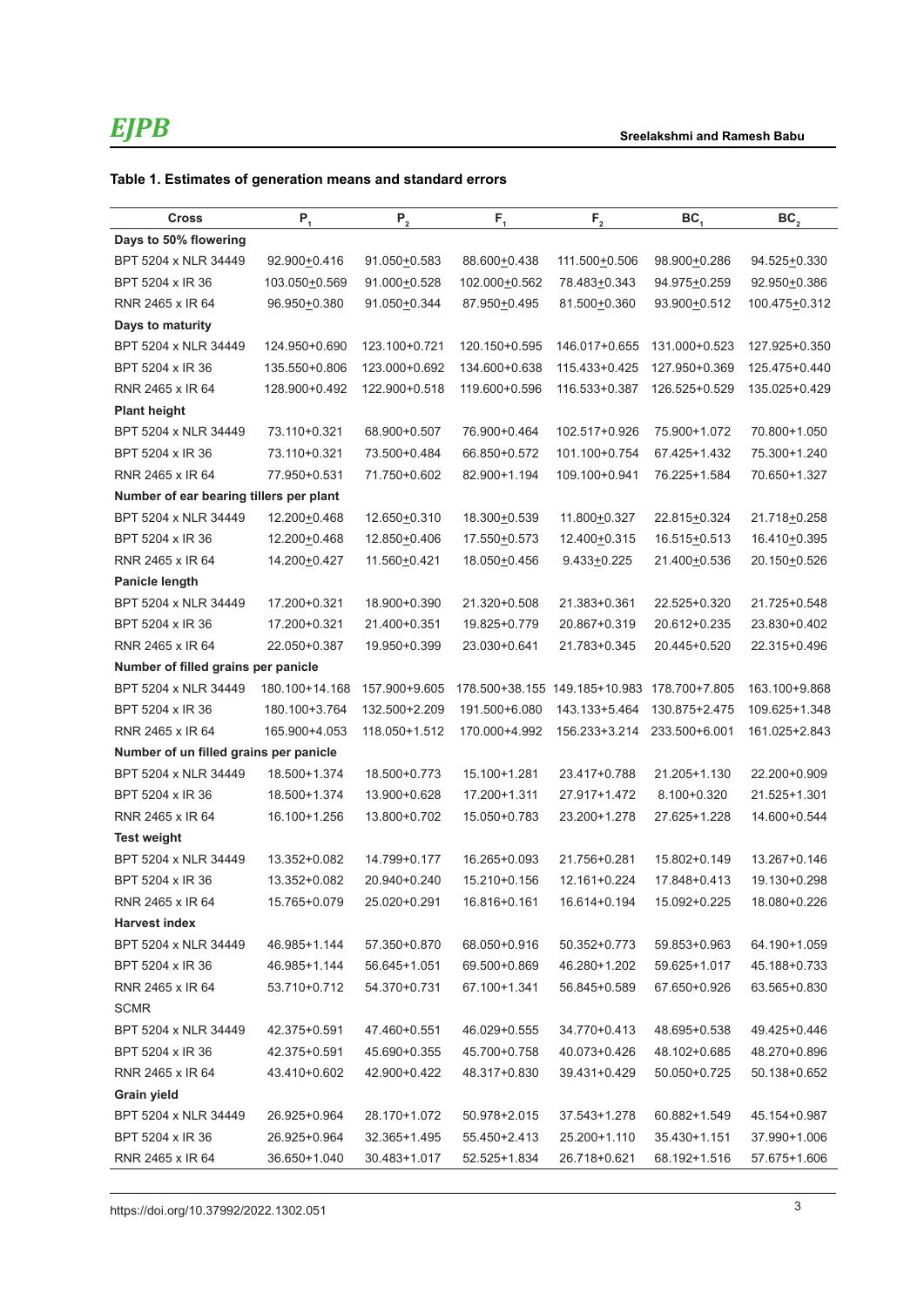### **Table 1. Continued..**

| <b>Kernal length</b><br>BPT 5204 x NLR 34449<br>5.600+0.054<br>5.585+0.041<br>5.905+0.070<br>5.888+0.046<br>5.750+0.052<br>$6.200 + 0.051$<br>BPT 5204 x IR 36<br>6.930+0.046<br>$5.320 + 0.107$<br>6.380+0.063<br>6.400+0.079<br>$6.802 + 0.060$<br>5.600+0.054<br>RNR 2465 x IR 64<br>7.090+0.054<br>5.660+0.047<br>5.900+0.041<br>6.400+0.067<br>5.985+0.049<br>6.300+0.081<br><b>Kernal breadth</b><br>BPT 5204 x NLR 34449<br>1.900+0.032<br>1.910+0.035<br>1.765+0.051<br>1.937+0.028<br>1.850+0.030<br>1.952+0.028<br>BPT 5204 x IR 36<br>1.900+0.032<br>1.910+0.025<br>1.755+0.039<br>2.007+0.044<br>1.818+0.037<br>1.877+0.041<br>RNR 2465 x IR 64<br>1.975+0.035<br>2.275+0.045<br>1.950+0.043<br>2.003+0.036<br>1.772+0.031<br>$2.052 + 0.028$<br>Kernal L/B ratio<br>BPT 5204 x NLR 34449<br>$3.595 + 0.110$<br>2.958+0.042<br>$3.640 + 0.048$<br>3.046+0.061<br>3.257+0.068<br>3.696+0.092 |
|---------------------------------------------------------------------------------------------------------------------------------------------------------------------------------------------------------------------------------------------------------------------------------------------------------------------------------------------------------------------------------------------------------------------------------------------------------------------------------------------------------------------------------------------------------------------------------------------------------------------------------------------------------------------------------------------------------------------------------------------------------------------------------------------------------------------------------------------------------------------------------------------------------|
|                                                                                                                                                                                                                                                                                                                                                                                                                                                                                                                                                                                                                                                                                                                                                                                                                                                                                                         |
|                                                                                                                                                                                                                                                                                                                                                                                                                                                                                                                                                                                                                                                                                                                                                                                                                                                                                                         |
|                                                                                                                                                                                                                                                                                                                                                                                                                                                                                                                                                                                                                                                                                                                                                                                                                                                                                                         |
|                                                                                                                                                                                                                                                                                                                                                                                                                                                                                                                                                                                                                                                                                                                                                                                                                                                                                                         |
|                                                                                                                                                                                                                                                                                                                                                                                                                                                                                                                                                                                                                                                                                                                                                                                                                                                                                                         |
|                                                                                                                                                                                                                                                                                                                                                                                                                                                                                                                                                                                                                                                                                                                                                                                                                                                                                                         |
|                                                                                                                                                                                                                                                                                                                                                                                                                                                                                                                                                                                                                                                                                                                                                                                                                                                                                                         |
|                                                                                                                                                                                                                                                                                                                                                                                                                                                                                                                                                                                                                                                                                                                                                                                                                                                                                                         |
|                                                                                                                                                                                                                                                                                                                                                                                                                                                                                                                                                                                                                                                                                                                                                                                                                                                                                                         |
|                                                                                                                                                                                                                                                                                                                                                                                                                                                                                                                                                                                                                                                                                                                                                                                                                                                                                                         |
| BPT 5204 x IR 36<br>2.958+0.042<br>$3.640 + 0.048$<br>3.046+0.061<br>$3.257 + 0.068$<br>$3.595 + 0.110$<br>3.696+0.092                                                                                                                                                                                                                                                                                                                                                                                                                                                                                                                                                                                                                                                                                                                                                                                  |
| RNR 2465 x IR 64<br>$3.055 + 0.066$<br>$3.150 + 0.081$<br>$3.252 + 0.064$<br>2.883+0.060<br>3.373+0.069<br>3.139+0.052                                                                                                                                                                                                                                                                                                                                                                                                                                                                                                                                                                                                                                                                                                                                                                                  |
| Hulling per cent                                                                                                                                                                                                                                                                                                                                                                                                                                                                                                                                                                                                                                                                                                                                                                                                                                                                                        |
| BPT 5204 x NLR 34449<br>74.870+0.795<br>74.400+0.550<br>74.000+0.465<br>72.250+0.301<br>63.700+0.416<br>72.275+0.237                                                                                                                                                                                                                                                                                                                                                                                                                                                                                                                                                                                                                                                                                                                                                                                    |
| BPT 5204 x IR 36<br>75.300+0.411<br>74.870+0.795<br>75.500+0.803<br>75.760+0.219<br>76.825+0.306<br>75.300+0.394                                                                                                                                                                                                                                                                                                                                                                                                                                                                                                                                                                                                                                                                                                                                                                                        |
| RNR 2465 x IR 64<br>77.125+0.473<br>77.550+0.456<br>74.850+0.330<br>76.675+0.311<br>73.400+0.550<br>76.250+0.417                                                                                                                                                                                                                                                                                                                                                                                                                                                                                                                                                                                                                                                                                                                                                                                        |
| Milling per cent                                                                                                                                                                                                                                                                                                                                                                                                                                                                                                                                                                                                                                                                                                                                                                                                                                                                                        |
| BPT 5204 x NLR 34449<br>67.150+0.678<br>67.400+0.419<br>67.250+0.528<br>61.900+0.261<br>66.713+0.342<br>54.525+0.386                                                                                                                                                                                                                                                                                                                                                                                                                                                                                                                                                                                                                                                                                                                                                                                    |
| BPT 5204 x IR 36<br>67.150+0.678<br>67.600+0.650<br>68.700+0.363<br>65.100+0.383<br>68.650+0.400<br>69.725+0.324                                                                                                                                                                                                                                                                                                                                                                                                                                                                                                                                                                                                                                                                                                                                                                                        |
| RNR 2465 x IR 64<br>71.000+0.479<br>67.650+0.525<br>70.365+0.660<br>66.600+0.499<br>68.775+0.355<br>69.725+0.304                                                                                                                                                                                                                                                                                                                                                                                                                                                                                                                                                                                                                                                                                                                                                                                        |
| <b>Head rice Recovery</b>                                                                                                                                                                                                                                                                                                                                                                                                                                                                                                                                                                                                                                                                                                                                                                                                                                                                               |
| BPT 5204 x NLR 34449<br>52.335+0.549<br>54.500+0.489<br>58.500+0.526<br>50.162+0.489<br>55.025+0.481<br>45.600+0.361                                                                                                                                                                                                                                                                                                                                                                                                                                                                                                                                                                                                                                                                                                                                                                                    |
| BPT 5204 x IR 36<br>52.335+0.549<br>57.700+0.775<br>61.500+0.709<br>50.850+0.359<br>53.330+0.701<br>49.751+0.456                                                                                                                                                                                                                                                                                                                                                                                                                                                                                                                                                                                                                                                                                                                                                                                        |
| RNR 2465 x IR 64<br>43.400+0.617<br>58.600+0.622<br>62.400+0.613<br>55.810+0.391<br>58.455+0.545<br>56.575+0.558                                                                                                                                                                                                                                                                                                                                                                                                                                                                                                                                                                                                                                                                                                                                                                                        |
| Water uptake                                                                                                                                                                                                                                                                                                                                                                                                                                                                                                                                                                                                                                                                                                                                                                                                                                                                                            |
| BPT 5204 x NLR 34449<br>170.350+2.528<br>188.000+1.373<br>262.150+6.428<br>254.483+3.578<br>222.075+3.537<br>171.625+2.734                                                                                                                                                                                                                                                                                                                                                                                                                                                                                                                                                                                                                                                                                                                                                                              |
| BPT 5204 x IR 36<br>170.350+2.528<br>239.000+1.806<br>356.000+7.000<br>229.600+4.357<br>164.525+3.445<br>185.625+3.992                                                                                                                                                                                                                                                                                                                                                                                                                                                                                                                                                                                                                                                                                                                                                                                  |
| RNR 2465 x IR 64<br>233.450+3.471<br>179.450+4.722<br>297.750+6.691<br>232.617+4.164<br>216.175+4.168<br>188.625+.648                                                                                                                                                                                                                                                                                                                                                                                                                                                                                                                                                                                                                                                                                                                                                                                   |
| Volume expansion ratio                                                                                                                                                                                                                                                                                                                                                                                                                                                                                                                                                                                                                                                                                                                                                                                                                                                                                  |
| BPT 5204 x NLR 34449<br>4.140+0.048<br>4.375+0.068<br>3.855+0.088<br>4.624+0.079<br>3.435+0.102<br>$3.547 + 0.066$                                                                                                                                                                                                                                                                                                                                                                                                                                                                                                                                                                                                                                                                                                                                                                                      |
| BPT 5204 x IR 36<br>4.140+0.048<br>3.475+0.051<br>4.500+0.082<br>4.927+0.061<br>2.565+0.039<br>$3.320 + 0.099$                                                                                                                                                                                                                                                                                                                                                                                                                                                                                                                                                                                                                                                                                                                                                                                          |
| RNR 2465 x IR 64<br>$3.440 + 0.035$<br>4.295+0.055<br>$5.515 + 0.116$<br>4.835+0.067<br>3.927+0.108<br>5.738+0.107                                                                                                                                                                                                                                                                                                                                                                                                                                                                                                                                                                                                                                                                                                                                                                                      |
| Kernal elongation ratio                                                                                                                                                                                                                                                                                                                                                                                                                                                                                                                                                                                                                                                                                                                                                                                                                                                                                 |
| BPT 5204 x NLR 34449<br>$1.570 + 0.034$<br>1.472±0.027<br>1.252+0.012<br>$1.371 \pm 0.018$<br>1.403±0.013<br>1.619 <u>+</u> 0.020                                                                                                                                                                                                                                                                                                                                                                                                                                                                                                                                                                                                                                                                                                                                                                       |
| 1.619+0.020<br>1.284+0.015<br>BPT 5204 x IR 36<br>$1.588 + 0.007$<br>$1.929 + 0.057$<br>1.277+0.014<br>1.276±0.015                                                                                                                                                                                                                                                                                                                                                                                                                                                                                                                                                                                                                                                                                                                                                                                      |
| 1.485+0.017<br>1.570+0.028<br>1.696+0.040<br>1.376+0.013<br>$1.365 \pm 0.020$<br>$1.357 + 0.017$<br>RNR 2465 x IR 64                                                                                                                                                                                                                                                                                                                                                                                                                                                                                                                                                                                                                                                                                                                                                                                    |
| Gel consistancy                                                                                                                                                                                                                                                                                                                                                                                                                                                                                                                                                                                                                                                                                                                                                                                                                                                                                         |
| BPT 5204 x NLR 34449<br>49.800+0.427<br>56.500+0.626<br>48.050+2.197<br>33.683+1.448<br>52.050+1.670<br>21.525+1.293                                                                                                                                                                                                                                                                                                                                                                                                                                                                                                                                                                                                                                                                                                                                                                                    |
| BPT 5204 x IR 36<br>49.800+0.427<br>62.000+0.637<br>42.650+1.748<br>50.150+1.164<br>36.600+0.819<br>21.533+0.847                                                                                                                                                                                                                                                                                                                                                                                                                                                                                                                                                                                                                                                                                                                                                                                        |
| RNR 2465 x IR 64<br>45.000+1.177<br>44.000+0.669<br>29.300+1.451<br>26.667+1.078<br>34.250+1.178<br>39.500+1.305                                                                                                                                                                                                                                                                                                                                                                                                                                                                                                                                                                                                                                                                                                                                                                                        |
| Alkali spreading value                                                                                                                                                                                                                                                                                                                                                                                                                                                                                                                                                                                                                                                                                                                                                                                                                                                                                  |
| BPT 5204 x NLR 34449<br>$2.100 + 0.161$<br>4.500+0.191<br>5.200+0.117<br>4.050+0.153<br>3.550+0.182<br>$3.500 + 0.186$                                                                                                                                                                                                                                                                                                                                                                                                                                                                                                                                                                                                                                                                                                                                                                                  |
| $5.000 + 0.145$<br>3.030+0.097<br>2.567+0.135<br>2.525+0.164<br>BPT 5204 x IR 36<br>5.200+0.117<br>2.025+0.121                                                                                                                                                                                                                                                                                                                                                                                                                                                                                                                                                                                                                                                                                                                                                                                          |
| RNR 2465 x IR 64<br>4.145+0.043<br>4.700+0.164<br>4.500+0.267<br>2.100+0.125<br>3.000+0.172<br>$2.550 + 0.168$                                                                                                                                                                                                                                                                                                                                                                                                                                                                                                                                                                                                                                                                                                                                                                                          |
| Amylose content                                                                                                                                                                                                                                                                                                                                                                                                                                                                                                                                                                                                                                                                                                                                                                                                                                                                                         |
| BPT 5204 x NLR 34449<br>23.090+0.158<br>26.035+0.561<br>19.561+0.553<br>20.839+0.258<br>24.905+0.266<br>24.493+0.259                                                                                                                                                                                                                                                                                                                                                                                                                                                                                                                                                                                                                                                                                                                                                                                    |
| BPT 5204 x IR 36<br>23.090+0.158<br>24.620+0.380<br>19.305+0.406<br>20.295+0.345<br>24.535+0.434<br>23.452+0.315                                                                                                                                                                                                                                                                                                                                                                                                                                                                                                                                                                                                                                                                                                                                                                                        |
| RNR 2465 x IR 64<br>24.590+0.213<br>24.475+0.306<br>19.700+0.370<br>21.562+0.208<br>19.785+0.250<br>24.160+0.340                                                                                                                                                                                                                                                                                                                                                                                                                                                                                                                                                                                                                                                                                                                                                                                        |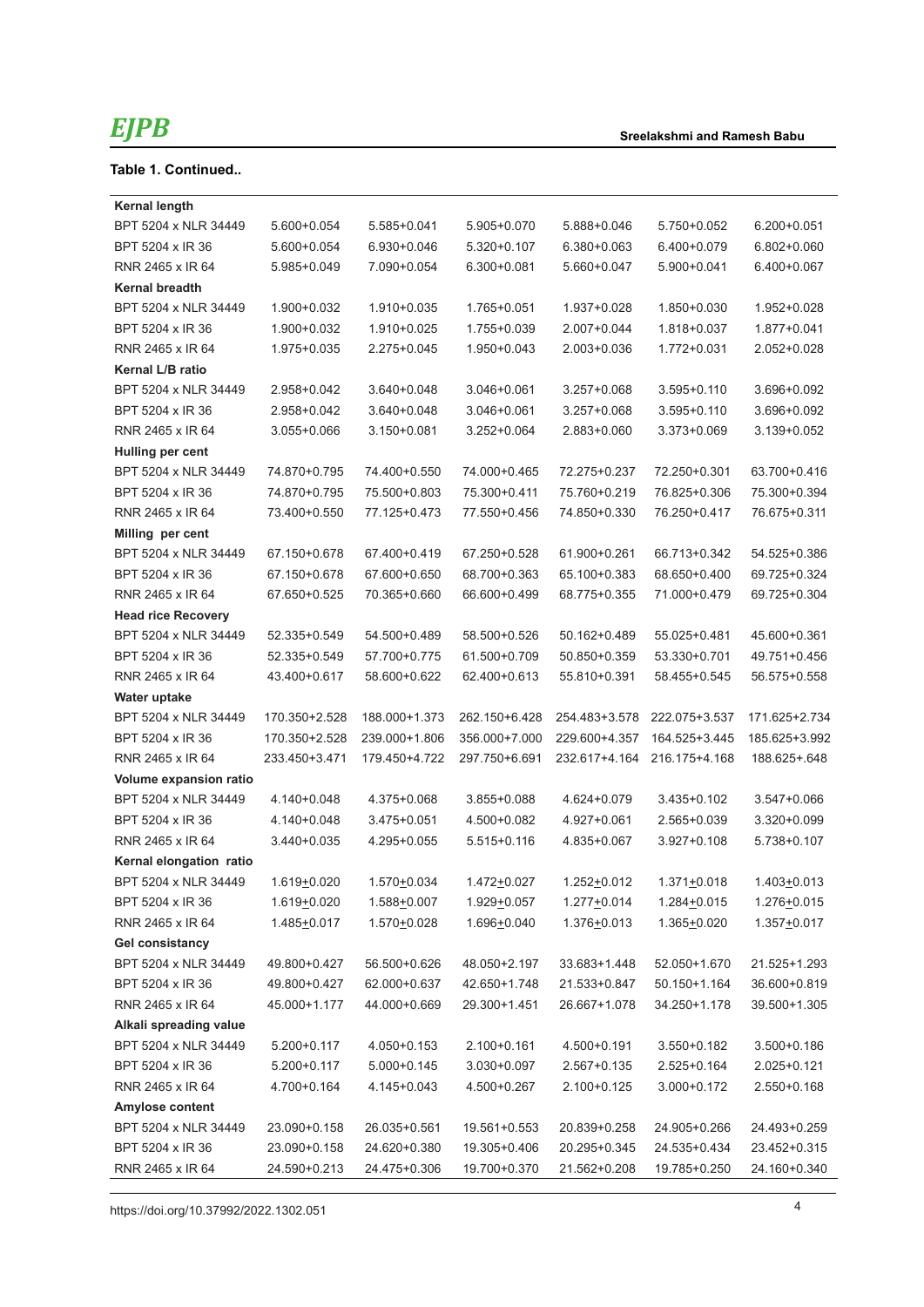### **Table 2. Scaling tests and estimates of gene effects**

| <b>Cross</b>                            | Α           | в                   | С                   | D                     | m           | d          | h                                   | $L(dxd)$ $l(axa)$           |                    | J (axd)  |
|-----------------------------------------|-------------|---------------------|---------------------|-----------------------|-------------|------------|-------------------------------------|-----------------------------|--------------------|----------|
| Days to 50% flowering                   |             |                     |                     |                       |             |            |                                     |                             |                    |          |
| BPT 5204 x NLR 34449                    | $16.30**$   | $9.40**$            | 84.85**             | 29.57**               | 151.12**    | $0.92*$    | $-95.97**$                          | 33.45**                     | $-59.15**$         | 3.45     |
| BPT 5204 x IR 36                        | $-15.10**$  | $-7.10**$           | $-84.12**$          | $-30.96**$            | 35.11**     | $6.03**$   | 106.61** -39.72**                   |                             | 61.92**            | $-4.00$  |
| RNR 2465 x IR 64                        | $2.90*$     | 21.95**             | $-37.90**$          | $-31.38**$            | 31.25**     | $2.95**$   | 144.30** -87.60**                   |                             | 62.75**            | $-9.52$  |
| Days to maturity                        |             |                     |                     |                       |             |            |                                     |                             |                    |          |
| BPT 5204 x NLR 34449                    | $16.90**$   | $12.60**$           | 95.72**             | 33.11**               | 190.24**    | 0.92       | $-106.81**$ 36.71**                 |                             | $-66.21**$         | 2.15     |
| BPT 5204 x IR 36                        | $-14.25**$  | $-6.65**$           | $-66.02**$          | $-22.56**$            | 84.16**     | $6.28**$   | 74.66**                             | $-24.22**$                  | 45.12**            | $-3.80$  |
| RNR 2465 x IR 64                        | $4.55**$    | 27.55**             | $-24.87**$          | $-28.48**$            | 68.93**     | $3.00**$   | 139.73** -89.07**                   |                             | 56.97**            | $-11.50$ |
| <b>Plant height</b>                     |             |                     |                     |                       |             |            |                                     |                             |                    |          |
| BPT 5204 x NLR 34449                    | 1.79        | $-4.20$             | 114.26**            | 58.33**               | 187.67**    |            | 2.10** -229.85** 119.08** -116.67** |                             |                    | 2.99     |
| BPT 5204 x IR 36                        | $-5.11$     | 10.25**             | 124.09**            | 59.47**               | 192.25**    | $-0.19$    | -239.21** 113.81** -118.95**        |                             |                    | $-7.68$  |
| RNR 2465 x IR 64                        | $-8.40*$    | $-13.35**$          | 120.90**            | $71.33**$             | 217.50**    |            | 3.10** -299.00** 164.40** -142.65** |                             |                    | 2.47     |
| Number of ear bearing tillers per plant |             |                     |                     |                       |             |            |                                     |                             |                    |          |
| BPT 5204 x NLR 34449                    | $15.13**$   | 12.49**             | $-14.25**$          | $-20.93**$            | $-29.44**$  | $-0.22$    | 117.22** -69.48**                   |                             | 41.87**            | 1.32     |
| BPT 5204 x IR 36                        | $3.28*$     | $2.42*$             | $-10.55**$          | $-8.13**$             | $-3.73*$    | $-0.33$    | 43.23**                             | $-21.95**$                  | 16.25**            | 0.43     |
| RNR 2465 x IR 64                        | $10.55**$   | 10.69**             | $-24.13**$          | $-22.68**$            | $-32.49**$  | $1.32**$   | 117.14** -66.61**                   |                             | 45.37**            | $-0.07$  |
| <b>Panicle length</b>                   |             |                     |                     |                       |             |            |                                     |                             |                    |          |
| BPT 5204 x NLR 34449                    | $6.53**$    | $3.23*$             | $6.79**$            | $-1.48$               | 15.08**     | $-0.85**$  | 18.96**                             | $-12.73**$                  | 2.97               | 1.65     |
| BPT 5204 x IR 36                        | $4.20**$    | $6.44**$            | $5.22*$             | $-2.71**$             | 13.88**     | $-2.10**$  | 22.00**                             | $-16.05**$                  | $5.42**$           | $-1.12$  |
| RNR 2465 x IR 64                        | $-4.19**$   | 1.65                | $-0.93$             | 0.81                  | 22.61**     | $1.05**$   | $-3.74$                             | 4.15                        | $-1.61$            | $-2.92$  |
| Number of filled grains per panicle     |             |                     |                     |                       |             |            |                                     |                             |                    |          |
| BPT 5204 x NLR 34449                    | $-1.20$     | $-10.20$            | $-98.26**$          | $-43.43**$            | 82.14**     |            | 11.10** 171.82** -75.46**           |                             | 86.86**            | 4.49     |
| BPT 5204 x IR 36                        | $-109.85**$ | -104.75** -123.07** |                     | 45.77**               | 247.83**    |            | 23.80** -362.47** 306.13** -91.53** |                             |                    | $-2.55$  |
| RNR 2465 x IR 64                        | 131.10**    | 34.00**             | 0.98                | $-82.06**$            | -22.14      |            | 23.92** 521.36** -329.22** 164.12** |                             |                    | 48.55    |
| Number of un filled grains per panicle  |             |                     |                     |                       |             |            |                                     |                             |                    |          |
| BPT 5204 x NLR 34449                    | $8.81**$    | $10.80**$           | 26.47**             | 3.43                  | 25.36**     |            | 2.50                                | $-12.75$                    | $-6.86$            | $-1.00$  |
| BPT 5204 x IR 36                        | $-19.50**$  | 11.95**             | 44.87**             | 26.21**               | 68.62**     | $2.30**$   | $-111.38**$                         | 59.97**                     | $-52.42**$         | $-15.72$ |
| RNR 2465 x IR 64                        | 24.10**     | 0.35                | 32.80**             | 4.18                  | 23.30**     | 1.15       | 7.85                                | $-16.10*$                   | $-8.35$            | 11.88    |
| <b>Test weight</b>                      |             |                     |                     |                       |             |            |                                     |                             |                    |          |
| BPT 5204 x NLR 34449                    | $8.81**$    | $10.80**$           | 26.47**             | 3.43                  | 25.36**     |            | 2.50                                | $-12.75$                    | $-6.86$            | $-1.00$  |
| BPT 5204 x IR 36                        | $7.13**$    | $2.11**$            | $-16.07**$          | $-12.66**$            | $-8.17**$   | $-3.79**$  | 57.93**                             | $-34.56**$                  | 25.31**            | 2.51     |
| RNR 2465 x IR 64                        | $-2.40**$   | $-5.68**$           | $-7.96**$           | 0.06                  | 20.51**     | $-4.63**$  | $-11.87**$                          | $8.18***$                   | $-0.11$            | 1.64     |
| <b>Harvest index</b>                    |             |                     |                     |                       |             |            |                                     |                             |                    |          |
| BPT 5204 x NLR 34449                    | 4.67        | 2.98                |                     | $-39.03**$ $-23.34**$ | 5.49        | $-5.18**$  |                                     | 116.89** -54.33** 46.68**   |                    | 0.85     |
| BPT 5204 x IR 36                        | 2.76        | $-35.77**$          | $-57.51** -12.25**$ |                       | $27.31**$   | $-4.83**$  | 33.69**                             | 8.50                        | 24.50**            | 19.27    |
| RNR 2465 x IR 64                        | 14.49**     | $5.66*$             |                     | $-14.90** -17.53**$   | 18.99**     | $-0.33$    |                                     | 103.31** -55.20** 35.05**   |                    | 4.41     |
| <b>SCMR</b>                             |             |                     |                     |                       |             |            |                                     |                             |                    |          |
| BPT 5204 x NLR 34449                    | $8.99**$    | $5.36**$            | -42.81** -28.58**   |                       | $-12.24**$  | $-2.54***$ |                                     | 129.78** -71.51** 57.16**   |                    | 1.81     |
| BPT 5204 x IR 36                        | $8.13**$    | $5.15*$             |                     | $-19.17**$ $-16.23**$ | $11.58**$   | $-1.66**$  | 79.85**                             |                             | $-45.73**$ 32.45** | 1.49     |
| RNR 2465 x IR 64                        | $8.37**$    | $9.06**$            |                     | $-25.22** -21.33**$   | 0.50        | 0.25       |                                     | 107.90** -60.08** 42.65**   |                    | $-0.34$  |
| <b>Grain yield</b>                      |             |                     |                     |                       |             |            |                                     |                             |                    |          |
| BPT 5204 x NLR 34449                    | 43.86**     | $11.16**$           | $-6.88$             | $-30.95**$            | $-34.35**$  | $-0.62$    |                                     | 202.25** -116.92** 61.90**  |                    | 16.35    |
| BPT 5204 x IR 36                        | $-11.51**$  | $-11.83**$          |                     | $-69.39** -23.02**$   | $-16.40**$  | $-2.72**$  | 94.54**                             | -22.69*                     | 46.04**            | 0.16     |
| RNR 2465 x IR 64                        | 47.21**     | 32.34**             |                     | $-65.31**$ $-72.43**$ | $-111.30**$ | $3.08**$   |                                     | 388.24** -224.42** 144.86** |                    | 7.43     |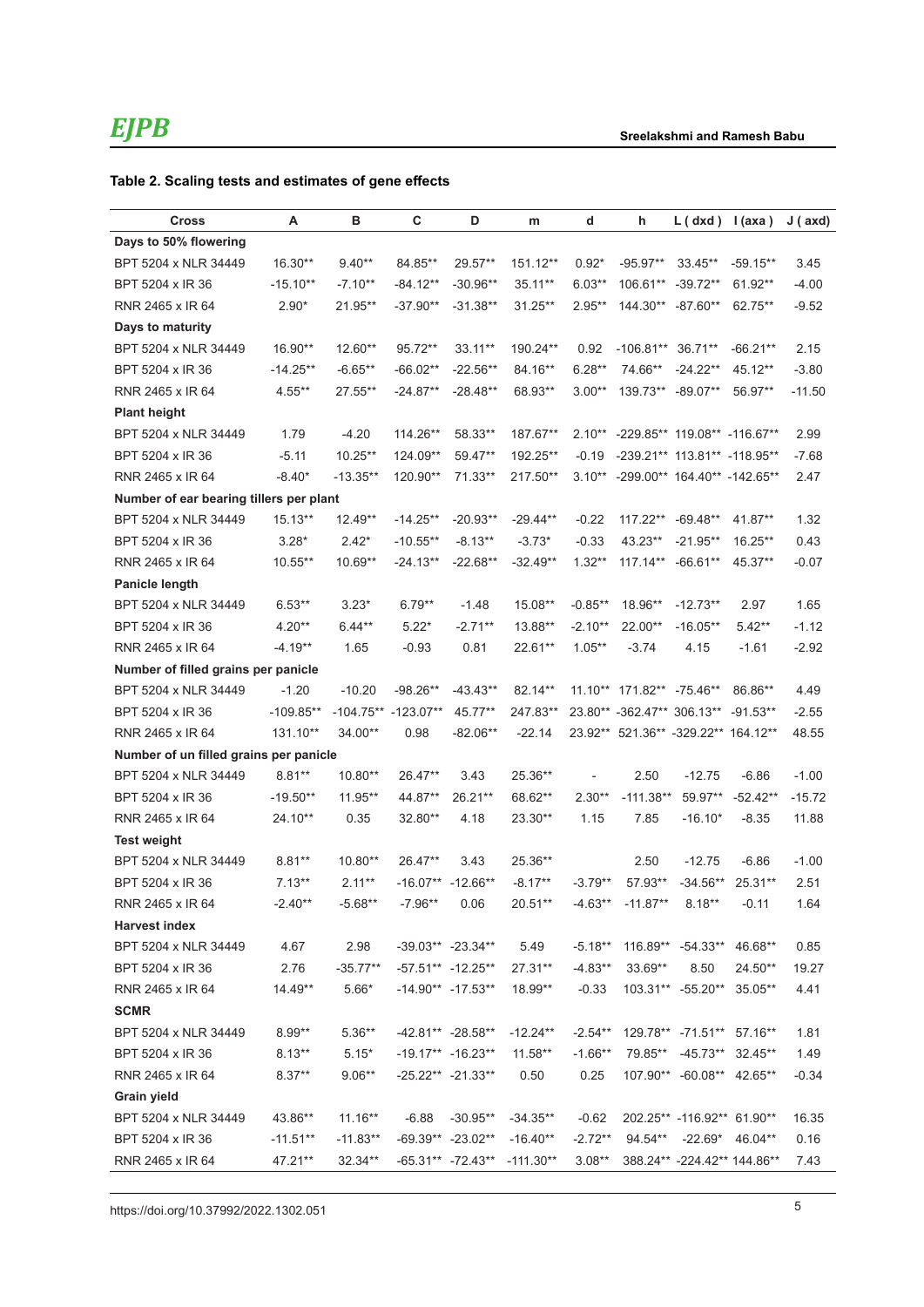### **Table 2. Continued..**

| <b>Kernal length</b>    |             |             |                     |           |            |           |                                      |            |             |         |
|-------------------------|-------------|-------------|---------------------|-----------|------------|-----------|--------------------------------------|------------|-------------|---------|
| BPT 5204 x NLR 34449    | 0.00        | $0.91**$    | $0.56*$             | $-0.17$   | $5.25***$  | 0.01      | $1.91**$                             | $-1.25**$  | 0.35        | $-0.46$ |
| BPT 5204 x IR 36        | $1.88**$    | $1.35**$    | $2.35***$           | $-0.44**$ | $5.38**$   | $-0.66**$ | $4.06**$                             | $-4.12**$  | $0.89**$    | 0.26    |
| RNR 2465 x IR 64        | $-0.49**$   | $-0.59**$   | $-3.03**$           | $-0.98**$ | 4.58**     | $-0.55**$ | $2.61**$                             | $-0.88*$   | $1.96**$    | 0.05    |
| <b>Kernal breadth</b>   |             |             |                     |           |            |           |                                      |            |             |         |
| BPT 5204 x NLR 34449    | 0.03        | $0.23**$    | $0.41*$             | 0.07      | $2.05**$   | 0.00      | $-0.16$                              | $-0.12$    | $-0.14$     | $-0.10$ |
| BPT 5204 x IR 36        | $-0.02$     | 0.09        | $0.71**$            | $0.32**$  | $2.54**$   | 0.00      | $-1.35**$                            | 0.56       | $-0.63**$   | $-0.05$ |
| RNR 2465 x IR 64        | $-0.38**$   | $-0.12$     | $-0.14$             | $0.18*$   | 2.49**     | $-0.15**$ | $-1.40**$                            | $0.86**$   | $-0.36*$    | $-0.13$ |
| Kernal L/B ratio        |             |             |                     |           |            |           |                                      |            |             |         |
| BPT 5204 x NLR 34449    | $-0.08$     | 0.05        | $-0.38$             | $-0.17$   | $2.60**$   | 0.01      | 1.12                                 | $-0.32$    | 0.35        | $-0.07$ |
| BPT 5204 x IR 36        | $1.19**$    | $0.71**$    | 0.34                | $-0.78**$ | $1.74**$   | $-0.34**$ | $4.75***$                            | $-3.45**$  | $1.56**$    | 0.24    |
| RNR 2465 x IR 64        | $0.44**$    | $-0.12$     | $-1.18**$           | $-0.75**$ | $1.61**$   | $-0.05$   | $3.45**$                             | $-1.81**$  | $1.49**$    | 0.28    |
| Hulling per cent        |             |             |                     |           |            |           |                                      |            |             |         |
| BPT 5204 x NLR 34449    | $-4.37**$   | $-21.00**$  | $-8.17**$           | $8.60**$  | 91.83**    | 0.23      | $-60.41**$                           | 42.57**    | $-17.20**$  | 8.31    |
| BPT 5204 x IR 36        | $3.48**$    | $-0.20$     | 2.07                | $-0.60$   | 73.98**    | $-0.32$   | 5.81                                 | $-4.49$    | 1.21        | 1.84    |
| RNR 2465 x IR 64        | 1.55        | $-1.32$     | $-6.23**$           | $-3.23**$ | 68.81**    | $-1.86**$ | 15.41**                              | $-6.68*$   | $6.45**$    | 1.44    |
| <b>Milling per cent</b> |             |             |                     |           |            |           |                                      |            |             |         |
| BPT 5204 x NLR 34449    | $-0.97$     | $-25.60**$  | $-21.45**$          | $2.56**$  | 72.40**    | $-0.13$   | $-36.85**$                           | $31.70**$  | $-5.13**$   | 12.31   |
| BPT 5204 x IR 36        | 1.45        | $3.15***$   | $-11.75**$          | $-8.18**$ | $51.02**$  | $-0.22$   | 38.63**                              | $-20.95**$ | 16.35**     | $-0.85$ |
| RNR 2465 x IR 64        | $7.75***$   | $2.49*$     | $3.89*$             | $-3.17**$ | 62.66**    | $-1.36**$ | 20.53**                              | $-16.58**$ | $6.35***$   | 2.63    |
| Head rice recovery      |             |             |                     |           |            |           |                                      |            |             |         |
| BPT 5204 x NLR 34449    | $-0.78$     | $-21.80**$  | $-23.18**$          | $-0.30$   | 52.82**    | $-1.08**$ | $-16.30**$                           | 21.98**    | 0.60        | 10.51   |
| BPT 5204 x IR 36        | $-7.17**$   | $-19.70**$  | $-29.63**$          | $-1.38$   | $52.25**$  | $-2.68**$ | $-14.86*$                            | 24.11**    | 2.76        | 6.26    |
| RNR 2465 x IR 64        | $11.11***$  | $-7.85**$   | $-3.56$             | $-3.41**$ | 44.18**    | $-7.60**$ | 28.30**                              | $-10.08**$ | $6.82**$    | 9.48    |
| Water uptake            |             |             |                     |           |            |           |                                      |            |             |         |
| BPT 5204 x NLR 34449    | 11.65       | $-106.90**$ | 135.28** 115.27**   |           | 409.71**   | $-8.82**$ | $-473.34**$                          | 325.78**   | $-230.53**$ | 59.27   |
| BPT 5204 x IR 36        | $-197.30**$ | $-223.75**$ | -202.95** 109.05**  |           | 422.78**   |           | -34.32** -705.93** 639.15**          |            | $-218.10**$ | 13.22   |
| RNR 2465 x IR 64        | $-98.85**$  | $-99.95**$  | $-77.93**$ 60.43**  |           | 327.32**   |           | 27.00** -349.23** 319.67** -120.87** |            |             | 0.55    |
| Volume expansion ratio  |             |             |                     |           |            |           |                                      |            |             |         |
| BPT 5204 x NLR 34449    | $-1.12**$   | $-1.13**$   | $2.27**$            | $2.27**$  | $8.79**$   | $-0.12**$ | $-11.73**$                           | $6.79**$   | $-4.53**$   | 0.00    |
| BPT 5204 x IR 36        | $-3.51**$   | $-1.33**$   | $3.09**$            | $3.97**$  | $11.74**$  | $0.33**$  | $-20.03**$                           | 12.78**    | $-7.94**$   | $-1.09$ |
| RNR 2465 x IR 64        | $-1.10**$   | $1.67**$    | 0.57                | 0.01      | $3.88**$   | $-0.43**$ | $2.19*$                              | $-0.56$    | $-0.01$     | $-1.38$ |
| Kernal elongation ratio |             |             |                     |           |            |           |                                      |            |             |         |
| BPT 5204 x NLR 34449    | $-0.35**$   | $-0.24**$   | $-1.13**$           | $-0.27**$ | $1.05***$  | 0.02      | $0.38*$                              | 0.04       | $0.54**$    | $-0.06$ |
| BPT 5204 x IR 36        | $-0.98**$   | $-0.97**$   | $-1.96**$           | $-0.01$   | $1.59**$   | 0.02      | $-1.60**$                            | $1.93**$   | 0.01        | $-0.01$ |
| RNR 2465 x IR 64        | $-0.45**$   | $-0.55**$   | $-0.94**$           | 0.03      | $1.58**$   | $-0.04*$  | $-0.95**$                            | $1.06**$   | $-0.06$     | 0.05    |
| Gel consistancy         |             |             |                     |           |            |           |                                      |            |             |         |
| BPT 5204 x NLR 34449    | 6.25        | $-61.50**$  | $-67.67**$          | $-6.21$   | 40.73**    | $-3.35**$ | $-35.52*$                            | 42.83**    | 12.42       | 33.88   |
| BPT 5204 x IR 36        | $7.85**$    | $-31.45**$  | -110.97** -43.68**  |           | $-31.47**$ | $-6.10**$ | 137.88**                             | $-63.77**$ | 87.37**     | 19.65   |
| RNR 2465 x IR 64        | $-5.80$     | 5.70        | $-40.93** -20.42**$ |           | 3.67       | 0.50      | 66.37**                              | $-40.73**$ | 40.83**     | $-5.75$ |
| Alkali spreading value  |             |             |                     |           |            |           |                                      |            |             |         |
| BPT 5204 x NLR 34449    | $-0.20$     | 0.85        | $4.55***$           | $1.95**$  | $8.52**$   | $0.57**$  | $-9.67**$                            | $3.25*$    | $-3.90**$   | $-0.52$ |
| BPT 5204 x IR 36        | $-3.18**$   | $-3.98**$   | $-5.99**$           | 0.58      | $6.27**$   | 0.10      | $-11.56**$                           | $8.33**$   | $-1.17$     | 0.40    |
| RNR 2465 x IR 64        | $-3.20**$   | $-3.54**$   | $-9.44**$           | $-1.35**$ | $1.72*$    | $0.28**$  | $-1.27$                              | $4.04**$   | $2.70**$    | 0.17    |
| Amylose content         |             |             |                     |           |            |           |                                      |            |             |         |
| BPT 5204 x NLR 34449    | $7.16**$    | $3.39**$    | $-4.89**$           | $-7.72**$ | $9.12**$   | $-1.47**$ | 36.43**                              | $-25.99**$ | 15.44**     | 1.88    |
| BPT 5204 x IR 36        | $6.68**$    | $2.98**$    | $-5.14**$           | $-7.40**$ | $9.06**$   | $-0.76**$ | 34.69**                              | $-24.45**$ | 14.79**     | 1.85    |
| RNR 2465 x IR 64        | $-4.72**$   | $4.15***$   | $-2.22$             | $-0.82$   | 22.89**    | 0.06      | $-2.12$                              | $-1.07$    | 1.64        | $-4.43$ |

\* & \* \* significant at 5% and 1% level, respectively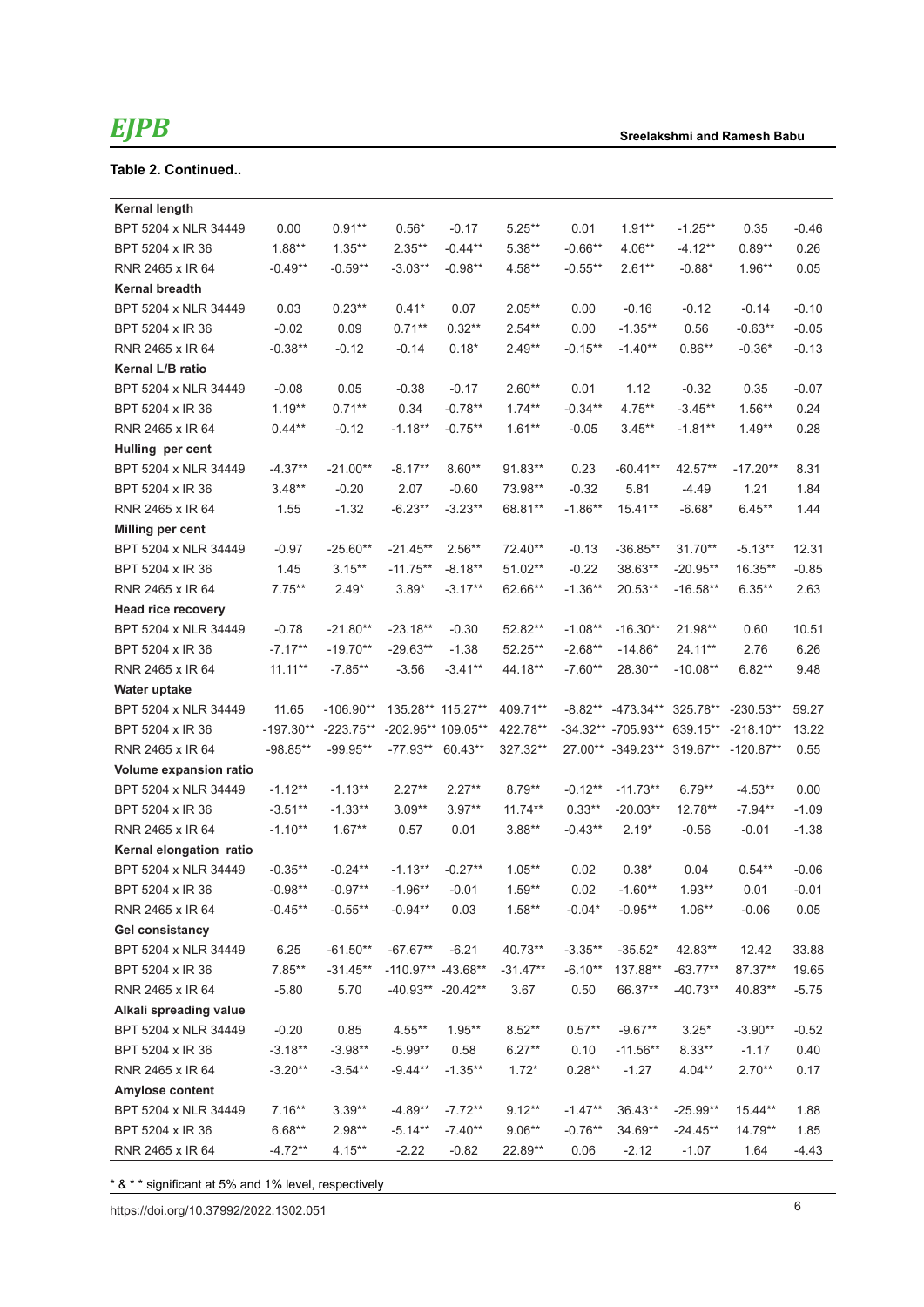Among yield and its attributes, the additive gene component was significant in all the three crosses except unfilled grains, test weight, ear bearing tillers per plant and grain yield in BPT 5204 x NLR 34449, plant height, ear bearing tillers per plant in BPT 5204 x IR 36, unfilled grains per panicle and harvest index in RNR 2465 x IR 64 indicating the importance of additive gene effects in the expression of the traits and simple selection would be useful for improvement of these traits. The positive sign of additive gene effects (d) indicates that the high yielding parent (P1) showed more number of genes for increasing the yield and its attributing traits whereas the negative sign for h revealed that the dominance gene action was due to the male parent (P2) of the respective cross combination. Murugan and Ganesan (2006) also observed the predominant role of additive component for productive tillers per plant and panicle length in rice, whereas Sanjeev *et al.* (2005) observed predominant additive gene action for the traits days to 50% flowering and test weight in rice. With respect to the quality traits additive gene component was significant for most of the traits except for kernel breadth, kernel L/B ratio, hulling percent, milling percent, kernel elongation ratio in the cross BPT 5204 x NLR 34449, kernel breadth, hulling per cent, milling percent, kernel elongation ratio, alkali spreading ratio in BPT 5204 x IR 36 and in kernel L/B, amylose content in RNR 2465 x IR 64. Yadav *et al.* (2013) reported similar results for alkali spreading value and volume expansion in rice. Rao and Senapathi (2011) reported additive type gene action for kernel breadth, kernel L/B ratio and Ramli *et al.* (2015) for kernel length and milling percent in rice.

Dominance component (h) was significant in all the three crosses for most of the traits except unfilled grains per panicle, test weight, kernel breadth, kernel L/B, gel consistency in BPT 5204 x NLR 34449, plant height, ear bearing tillers per plant, kernel breadth, hulling percent, milling percent, kernel elongation ratio, alkali spreading value in BPT 5204 x IR 36 and unfilled grains per panicle, harvest index, kernel L/B, amylose content in RNR 2465 x NLR 145. In general higher magnitude of negative dominance gene effects were recorded for 14 traits in BPT 5204 x NLR 34449, 11 traits in BPT 5204 x IR 36 and for eight traits in RNR 2465 x IR 64. The negative dominance effects of the genes indicated the dominance of decrease alleles in the inheritance of the characters studied **(Table 3).** Hence, selection would be effective only at later generations for the traits. Murugan and Ganesan (2006) and Patil *et al.* (2006) observed dominance gene action for grain yield in rice. Verma *et al*. (2006) reported similar results for grain yield the number of tiller per plant, grains per panicle and test weight. Gnanamalar and Vivekanandan (2013) reported dominance gene action for hulling percent, head rice recovery, kernel length and kernel breadth.

Among the interaction effects additive x additive (i) type of epistatic interaction was significant for many of the traits in all the three crosses except panicle length, unfilled grains per panicle, test weight, kernel breadth kernel L/B ratio, head rice recovery in BPT 5204 x NLR 34449, hulling percent, head rice recovery, kernel elongation ratio and alkali spreading value in BPT 5204 x IR 36 and panicle length, unfilled grains per panicle, test weight, volume expansion ratio, kernel elongation ratio and amylose content in RNR 2465 x IR 64 in the cross combinations where negative sign appears indicated that little scope of improvement through the simple pedigree method of selection. These results were in conformity with Roy and Senapathi (2011) for kernel breadth, kernel L/B ratio, kernel elongation ratio and linear elongation ratio in rice. Yadav *et al.* (2013) observed the additive x additive gene effects for the number of ear bearing tillers per plant and the number of grains per panicle in rice.

| <b>Generation</b> | BPT 5204 x NLR 34449                               | <b>BPT 5204 x IR 36</b>   | <b>RNR 2465 x IR 64</b>                                                  |
|-------------------|----------------------------------------------------|---------------------------|--------------------------------------------------------------------------|
| F > P1/P2         | PH, EBTS, PL, TW, HI, GY                           | EBTS, FG/P, HI, SCMR, GY  | PH, EBTS, PL, FG/P, HI, SCMR, GY                                         |
|                   | KL, HRR, WU                                        | M%, HRR, WU, VER, KER     | KL/B, H%, HRR, WU, VER, KER                                              |
| F, intermediate   | FG/P, SCMR                                         | DFF, DM, PL, UFG/P, TW    | TW                                                                       |
|                   | KL/B, M%                                           | KL/B, H%                  | KL                                                                       |
| $F_{1}$ > $F_{2}$ | EBTS, FG/P, HI, SCMR, GY                           | GY                        | DFF, DM, EBTS, FG/P, TW, HI, SCMR, DFF, DM, EBTS, PL, FG/P, HI, SCMR, GY |
|                   | H%, M%, HRR, WU, VER,<br>GC.                       | M%, HRR, WU, KER, GC, ASV | KL, KL/B, H%, HRR, WU, VER, VER,<br>GC.ASV                               |
| $F_1 = F_2$       | KL                                                 |                           |                                                                          |
| $BC3$ $BC2$       | DFF, DM, PH, PL, FG/P, TW, DFF, DM, FG/P, HI<br>GY |                           | DFF, PH, EBTS, FG/P, UFG/P, HI, GY                                       |
|                   | H%, M%, HRR, WU, ASV, AC H%, HRR, KER, ASV, AC     |                           | KL/B, M%, HRR, WU, KER, ASV                                              |
| $BC_1 = BC_2$     | <b>EBTS</b>                                        | <b>SCMR</b>               | <b>SCMR</b>                                                              |
|                   |                                                    |                           | H%                                                                       |

#### **Table 3. Summary of generation means**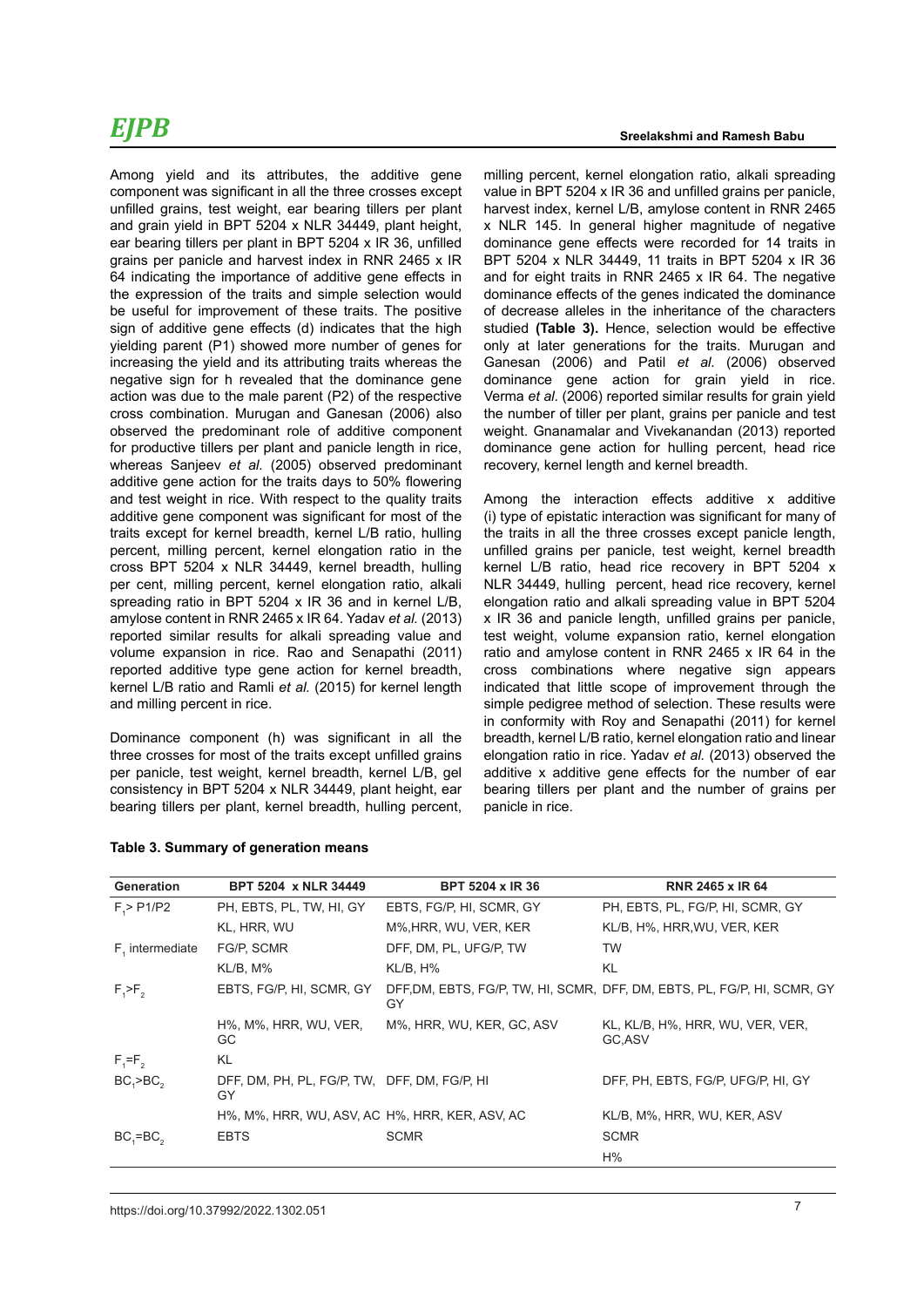|    | S.No Character                |                          |                            | <b>BPT 5204 x NLR 34449</b> |                            | <b>BPT 5204 x IR 36</b>    |                            |                |                      |                            | <b>RNR 2465 x IR 64</b> |                          |                            |
|----|-------------------------------|--------------------------|----------------------------|-----------------------------|----------------------------|----------------------------|----------------------------|----------------|----------------------|----------------------------|-------------------------|--------------------------|----------------------------|
|    |                               | d                        | h                          | i.                          | г                          | d                          | h                          | i.             | Г                    | $\mathbf d$                | h                       | i                        | Г                          |
| 1  | Days to 50% flowering         | $+^*$                    | $\cdot$                    | $\cdot^*$                   | $+^*$                      | $+^*$                      | $+^*$                      | $+^*$          | $\cdot^*$            | $+^*$                      | $+^*$                   | $+^*$                    | $\cdot^*$                  |
| 2  | Days to maturity              | $\ddot{}$                | $\cdot^*$                  | $\mathbf{r}$                | $+^*$                      | $+^*$                      | $+^*$                      | $+^*$          | $\mathbf{r}^{\star}$ | $+^*$                      | $+^*$                   | $+^*$                    | $\overline{\phantom{a}}^*$ |
| 3  | Plant height                  | $+^*$                    | $\overline{\phantom{a}}^*$ | $\mathbf{L}^{\star}$        | $+^*$                      |                            | $\mathbf{r}^*$             | $\mathbf{L}^*$ | $+^*$                | $+^*$                      | $\mathbf{r}^*$          | $\mathbf{L}^*$           | $+^*$                      |
| 4  | Panicle length                | $\cdot^*$                | $+^*$                      | $^{+}$                      | $\overline{\phantom{a}}^*$ | $\cdot^*$                  | $+^*$                      | $+^*$          | $\mathbf{r}^{\star}$ | $+^*$                      | $+^*$                   | $\overline{\phantom{a}}$ |                            |
| 5  | Ear bearing tillers per plant | $\overline{\phantom{a}}$ | $+^*$                      | $+^*$                       | $\cdot^*$                  |                            | $+^*$                      | $+^*$          | $\cdot^*$            | $+^*$                      | $+^*$                   | $+^*$                    | $\mathbf{r}$               |
| 6  | Filled grains per panicle     | $+^*$                    | $+^*$                      | $+^*$                       | $\cdot^*$                  | $+^*$                      | $\mathbf{r}^*$             | $\cdot^*$      | $+^*$                | $+^*$                      | $+^*$                   | $+^*$                    | $\cdot^*$                  |
| 7  | Unfilled grains per plant     |                          | $\ddot{}$                  |                             |                            | $+^*$                      | $\mathbf{r}^*$             | $\mathbf{L}^*$ | $+^*$                | $\ddot{}$                  | $\ddot{}$               |                          | $\cdot^*$                  |
| 8  | Test weight                   |                          | $\ddot{}$                  |                             |                            | $\overline{\phantom{a}}^*$ | $+^*$                      | $+^*$          | $\mathbf{r}^{\star}$ | $\mathbf{L}^{\star}$       | $\mathbf{r}^*$          |                          | $+^*$                      |
| 9  | Harvest index                 | $\cdot^*$                | $+^*$                      | $+^*$                       | $\cdot^*$                  | $\mathbf{r}$               | $+^*$                      | $+^*$          | +                    | $\overline{a}$             | $+^*$                   | $+^*$                    | $\mathbf{r}^*$             |
| 10 | <b>SCMR</b>                   | $\cdot^*$                | $+^*$                      | $+^*$                       | $\cdot^*$                  | $\mathbf{r}$               | $+^*$                      | $+^*$          | $\cdot^*$            | $\ddot{}$                  | $+^*$                   | $+^*$                    | $\mathbf{r}$               |
| 11 | Grain yield                   |                          | $+^*$                      | $+^*$                       | $\overline{\phantom{a}}^*$ | $\overline{\phantom{a}}^*$ | $+^*$                      | $+^*$          | $\mathbf{r}^{\star}$ | $+^*$                      | $+^*$                   | $+^*$                    | $\overline{\phantom{a}}^*$ |
| 12 | Kernel length                 | $\ddot{}$                | $+^*$                      | $\ddot{}$                   | $\cdot^*$                  | $\cdot^*$                  | $+^*$                      | $+^*$          | $\mathbf{r}^{\star}$ | $\overline{\phantom{a}}^*$ | $+^*$                   | $+^*$                    | $+^*$                      |
| 13 | Kernel breadth                |                          |                            |                             |                            |                            | $\overline{\phantom{a}}^*$ | $\cdot^*$      | $\ddot{}$            | $\overline{\phantom{a}}^*$ | $\mathbf{r}^*$          | $\cdot^*$                | $\mathbf{r}^*$             |
| 14 | Kernel L/B ratio              | $\ddot{}$                | $\ddot{}$                  | $\ddot{}$                   |                            | $\overline{\phantom{a}}^*$ | $+^*$                      | $+^*$          | $+^*$                | $\cdot^*$                  | $+^*$                   | $+^*$                    | $\mathbf{r}^*$             |
| 15 | Hulling per cent              | $\ddot{}$                | -*                         | -*                          | $+^*$                      |                            | $\ddot{}$                  | $\ddot{}$      | $\blacksquare$       | $\overline{\phantom{a}}^*$ | $+^*$                   | $+^*$                    | $\mathbf{r}^*$             |
| 16 | Milling per cent              |                          | $\cdot^*$                  | $\mathbf{L}^{\star}$        | $+^*$                      |                            | $+^*$                      | $+^*$          | $\mathbf{r}^{\star}$ | $\overline{\phantom{a}}^*$ | $+^*$                   | $+^*$                    | $\mathbf{r}^*$             |
| 17 | Head rice recovery            | $\cdot^*$                | $\overline{\phantom{a}}^*$ | $\ddot{}$                   | $+^*$                      | $\cdot^*$                  | $\mathbf{r}^*$             | $\mathbf{r}^*$ | $+^*$                | $\overline{\phantom{a}}^*$ | $+^*$                   | $+^*$                    | $\mathbf{r}^*$             |
| 18 | Volume expansion ratio        | $\cdot^*$                | $\overline{\phantom{a}}^*$ | $\cdot^*$                   | $+^*$                      | $+^*$                      | $\mathbf{r}^*$             | $\mathbf{r}^*$ | $+^*$                | $\overline{\phantom{a}}^*$ | $\mathbf{r}^*$          | $\overline{\phantom{a}}$ |                            |
| 19 | Kernel elongation ratio       | $\ddot{}$                | $+^*$                      | $+^*$                       | $\ddot{}$                  | $^{+}$                     | $\mathbf{r}^*$             | $\mathbf{r}^*$ | $+^*$                | $\overline{\phantom{a}}^*$ | $+^*$                   | ÷                        | $+^*$                      |
| 20 | Water uptake                  | $\cdot^*$                | $\cdot^*$                  | $\mathbf{L}^{\star}$        | $+^*$                      | $\cdot^*$                  | $\mathbf{r}^*$             | $\mathbf{r}^*$ | $+^*$                | $+^*$                      | $+^*$                   | $\cdot^*$                | $+^*$                      |
| 21 | Gel consistency               | $\cdot^*$                | $\cdot^*$                  | $\ddot{}$                   | $+^*$                      | $\overline{\phantom{a}}^*$ | $+^*$                      | $+^*$          | -*                   | $\overline{\phantom{a}}^*$ | $\mathbf{r}^*$          | $+^*$                    | $\cdot^*$                  |
| 22 | Alkali spreading value        | $+^*$                    | $\cdot^*$                  | $\mathbf{r}$                | $+^*$                      | $+$                        | $\mathbf{r}^*$             | $\mathbf{r}^*$ | $+^*$                | $+^*$                      | $\ddot{}$               | $+^*$                    | $+^*$                      |
| 23 | Amylose content               | -*                       | $+^*$                      | $+^*$                       | $\cdot^*$                  | _*                         | $+^*$                      | $+^*$          | $- +$                | $\ddot{}$                  | $\ddot{}$               | $\ddot{}$                |                            |

**Table 4. Depiction of positive/negative signs with clear depiction of significance or non significance of the traits in respective crosses**

+: Positive; - :Negative; \*: Significant

The additive x dominance type of gene interaction was non-significant in all the traits in all the three cross combinations studied (**Table 4**). The dominance x dominance gene action was significant for majority of the traits in all the three crosses studied except unfilled grains per panicle, test weight, kernel length, kernel breadth, head rice recovery, gel consistency in the cross BPT 5204 x NLR 34449, hulling percent, head rice recovery, kernel elongation ratio, alkali spreading value in BPT 5204 x IR 36 and panicle length, unfilled grains per panicle, test weight, volume expansion ratio, kernel elongation ratio, amylose content in the cross RNR 2465x IR 64 indicating that the epistatic gene action i.e., dominance x dominance gene action also plays a predominant role in the inheritance of characters along with additive x additive type of gene action. But, the magnitude of epistasis could be biased by the presence of linkages *viz*., (i) and (I). Hence, biparental mating and reciprocal recurrent selection in early generations are suggested to break the linkages in the repulsion phase followed by selection and isolation of pure lines in later generations may be the better strategy than the pedigree breeding method alone.

The results from the present study revealed that the dominance x dominance (I) and dominance (h) type interactions revealed the existence of a duplicate type of epistasis for almost of all the traits in all the three crosses except kernel breadth, kernel elongation ratio in BPT 5204 x NLR 34449, harvest index, kernel L/B in BPT 5204 x IR36 and amylose content in RNR 2465 x IR 64, where complementary gene action played a vital role in the inheritance of the traits. It leads to limit the pace of progression through selection. Hence, it would be suggested that a few cycles of recurrent selection followed by the pedigree method would be effective by mating of selected plants in early generations; it would be effective to utilize different types of gene effects and also to maintain better heterozygosity. Similar results were already reported by Ashish (2015) for productive tillers per plant and test weight, Kacharabhai *et al.* (2015) for total grains per panicle and grain yield, Subbulakshmi *et al.* (2016) for test weight, hulling percent, milling percent, amylose content and Gnanamalar and Vivekanandan (2013) for hulling percent, head rice